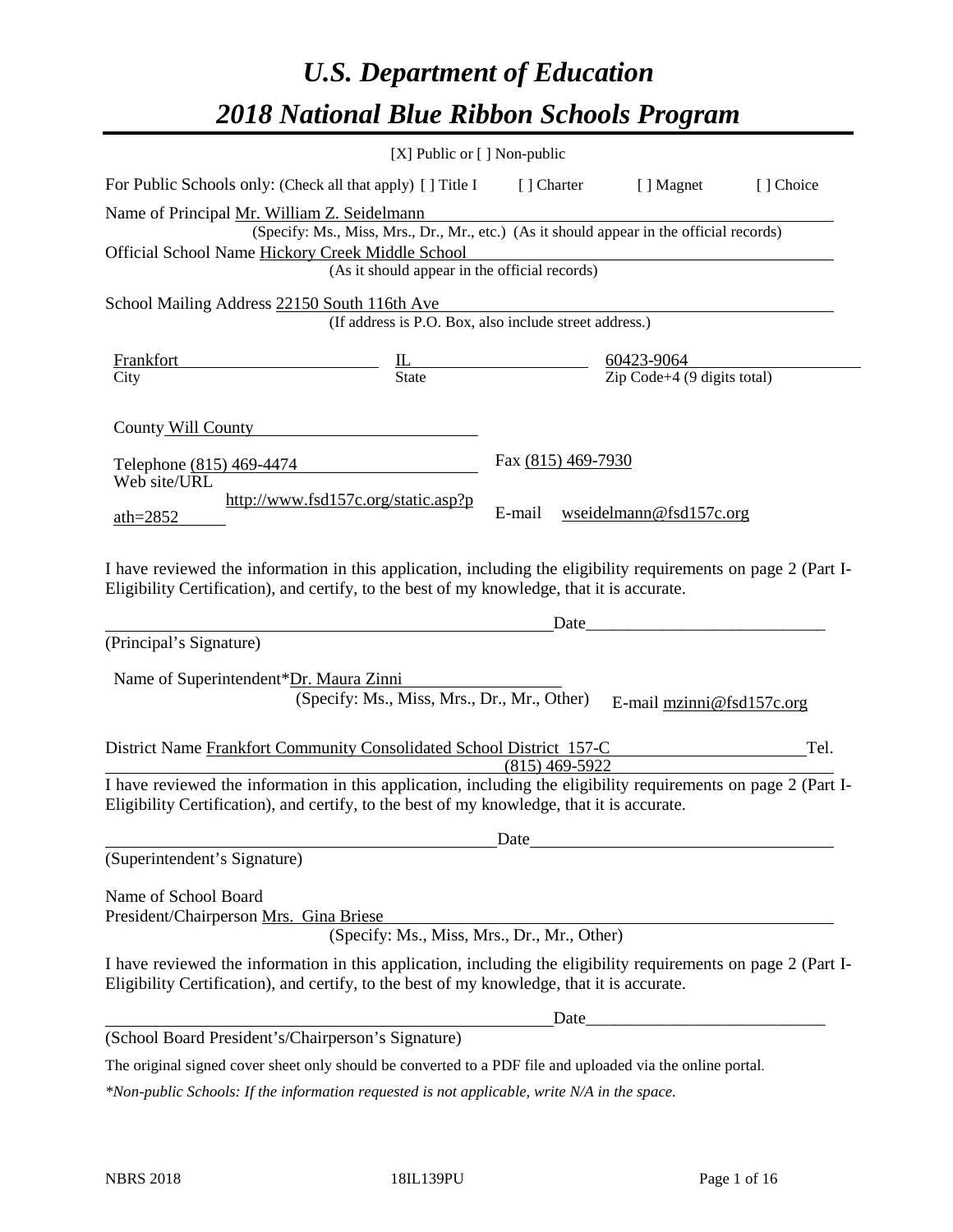The signatures on the first page of this application (cover page) certify that each of the statements below, concerning the school's eligibility and compliance with U.S. Department of Education and National Blue Ribbon Schools requirements, are true and correct.

- 1. The school configuration includes one or more of grades K-12. (Schools on the same campus with one principal, even a K-12 school, must apply as an entire school.)
- 2. All nominated public schools must meet the state's performance targets in reading (or English language arts) and mathematics and other academic indicators (i.e., attendance rate and graduation rate), for the all students group and all subgroups, including having participation rates of at least 95 percent using the most recent accountability results available for nomination.
- 3. To meet final eligibility, all nominated public schools must be certified by states prior to September 2018 in order to meet all eligibility requirements. Any status appeals must be resolved at least two weeks before the awards ceremony for the school to receive the award.
- 4. If the school includes grades 7 or higher, the school must have foreign language as a part of its curriculum.
- 5. The school has been in existence for five full years, that is, from at least September 2012 and each tested grade must have been part of the school for the past three years.
- 6. The nominated school has not received the National Blue Ribbon Schools award in the past five years: 2013, 2014, 2015, 2016, or 2017.
- 7. The nominated school has no history of testing irregularities, nor have charges of irregularities been brought against the school at the time of nomination. The U.S. Department of Education reserves the right to disqualify a school's application and/or rescind a school's award if irregularities are later discovered and proven by the state.
- 8. The nominated school has not been identified by the state as "persistently dangerous" within the last two years.
- 9. The nominated school or district is not refusing Office of Civil Rights (OCR) access to information necessary to investigate a civil rights complaint or to conduct a district-wide compliance review.
- 10. The OCR has not issued a violation letter of findings to the school district concluding that the nominated school or the district as a whole has violated one or more of the civil rights statutes. A violation letter of findings will not be considered outstanding if OCR has accepted a corrective action plan from the district to remedy the violation.
- 11. The U.S. Department of Justice does not have a pending suit alleging that the nominated school or the school district as a whole has violated one or more of the civil rights statutes or the Constitution's equal protection clause.
- 12. There are no findings of violations of the Individuals with Disabilities Education Act in a U.S. Department of Education monitoring report that apply to the school or school district in question; or if there are such findings, the state or district has corrected, or agreed to correct, the findings.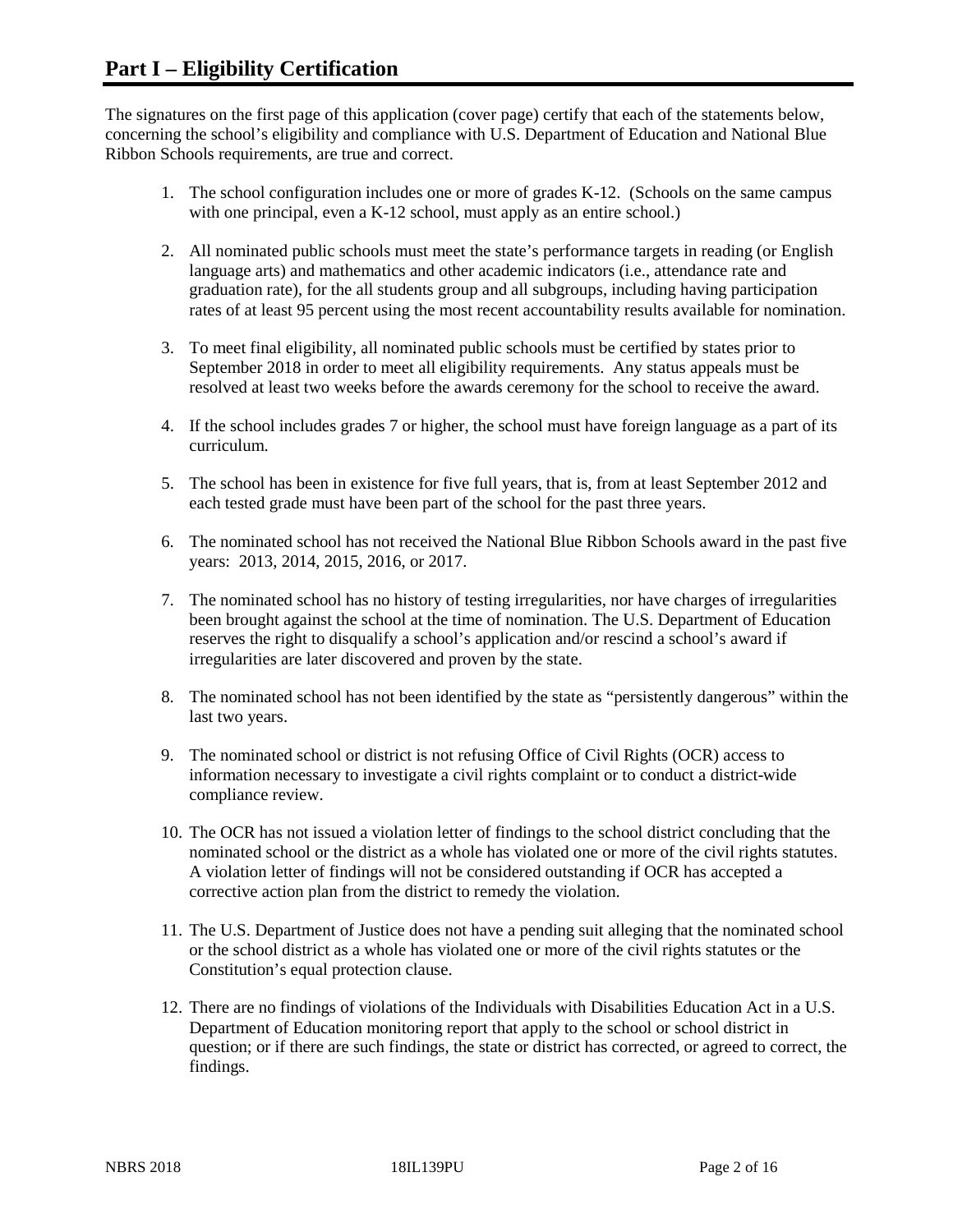#### **Data should be provided for the most recent school year (2017-2018) unless otherwise stated.**

#### **DISTRICT**

1. Number of schools in the district  $\frac{2}{2}$  Elementary schools (includes K-8) (per district designation): 1 Middle/Junior high schools 0 High schools 0 K-12 schools

3 TOTAL

**SCHOOL** (To be completed by all schools)

2. Category that best describes the area where the school is located:

[] Urban or large central city [X] Suburban [] Rural or small city/town

3. Number of students as of October 1, 2017 enrolled at each grade level or its equivalent in applying school:

| Grade                           | # of         | # of Females   | <b>Grade Total</b> |
|---------------------------------|--------------|----------------|--------------------|
|                                 | <b>Males</b> |                |                    |
| <b>PreK</b>                     | 0            | $\overline{0}$ | 0                  |
| K                               | 0            | 0              | 0                  |
| 1                               | 0            | 0              | 0                  |
| 2                               | 0            | 0              | 0                  |
| 3                               | 0            | 0              | 0                  |
| 4                               | 0            | 0              | 0                  |
| 5                               | 0            | 0              | 0                  |
| 6                               | 141          | 167            | 308                |
| 7                               | 147          | 130            | 277                |
| 8                               | 145          | 149            | 294                |
| 9                               | 0            | 0              | 0                  |
| 10                              | 0            | 0              | 0                  |
| 11                              | 0            | 0              | 0                  |
| 12 or higher                    | 0            | 0              | 0                  |
| <b>Total</b><br><b>Students</b> | 433          | 446            | 879                |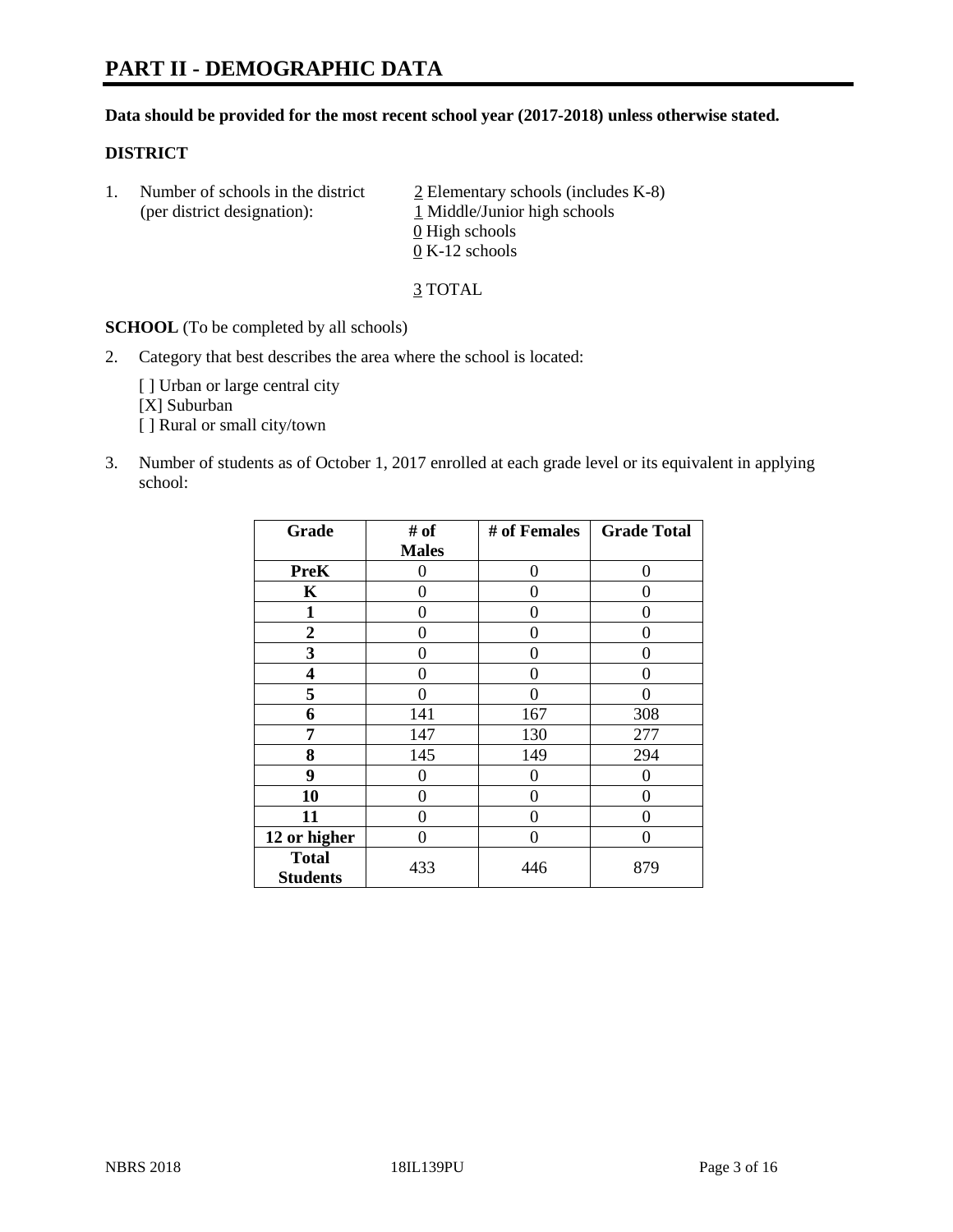the school: 3 % Asian

4. Racial/ethnic composition of  $\qquad 0\%$  American Indian or Alaska Native 6 % Black or African American 8 % Hispanic or Latino 0 % Native Hawaiian or Other Pacific Islander 80 % White 3 % Two or more races **100 % Total**

(Only these seven standard categories should be used to report the racial/ethnic composition of your school. The Final Guidance on Maintaining, Collecting, and Reporting Racial and Ethnic Data to the U.S. Department of Education published in the October 19, 2007 *Federal Register* provides definitions for each of the seven categories.)

5. Student turnover, or mobility rate, during the 2016 – 2017 school year: 2%

If the mobility rate is above 15%, please explain.

This rate should be calculated using the grid below. The answer to (6) is the mobility rate.

| <b>Steps For Determining Mobility Rate</b>         | Answer        |
|----------------------------------------------------|---------------|
| (1) Number of students who transferred to          |               |
| the school after October 1, 2016 until the         | 9             |
| end of the 2016-2017 school year                   |               |
| (2) Number of students who transferred             |               |
| <i>from</i> the school after October 1, 2016 until | 8             |
| the end of the 2016-2017 school year               |               |
| (3) Total of all transferred students [sum of      |               |
| rows $(1)$ and $(2)$ ]                             | 17            |
| (4) Total number of students in the school as      |               |
| of October 1, 2016                                 | 855           |
| $(5)$ Total transferred students in row $(3)$      |               |
| divided by total students in row (4)               | 0.02          |
| $(6)$ Amount in row $(5)$ multiplied by 100        | $\mathcal{D}$ |

6. English Language Learners (ELL) in the school:  $1\%$ 

5 Total number ELL

Specify each non-English language represented in the school (separate languages by commas): Mandarin, Yoruba, German and Spanish

7. Students eligible for free/reduced-priced meals: 3 % Total number students who qualify: 24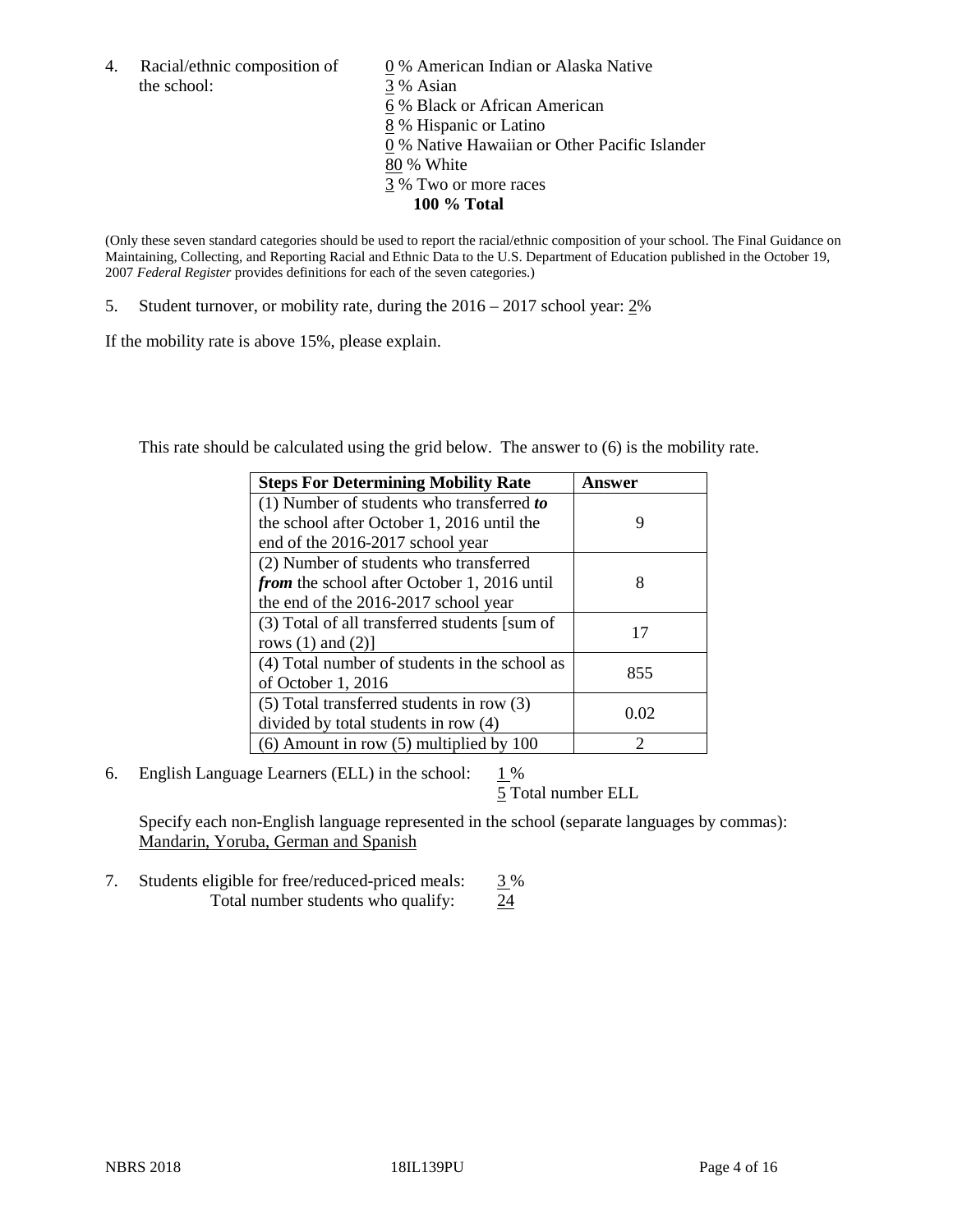98 Total number of students served

Indicate below the number of students with disabilities according to conditions designated in the Individuals with Disabilities Education Act. Do not add additional conditions. It is possible that students may be classified in more than one condition.

| 9 Autism                  | 1 Multiple Disabilities                 |
|---------------------------|-----------------------------------------|
| 0 Deafness                | 0 Orthopedic Impairment                 |
| 0 Deaf-Blindness          | 21 Other Health Impaired                |
| 0 Developmentally Delayed | 35 Specific Learning Disability         |
| 6 Emotional Disturbance   | 15 Speech or Language Impairment        |
| 3 Hearing Impairment      | 0 Traumatic Brain Injury                |
| 8 Intellectual Disability | 0 Visual Impairment Including Blindness |

- 9. Number of years the principal has been in her/his position at this school: 3
- 10. Use Full-Time Equivalents (FTEs), rounded to nearest whole numeral, to indicate the number of school staff in each of the categories below:

|                                                                                                                                                                                                                                | <b>Number of Staff</b> |
|--------------------------------------------------------------------------------------------------------------------------------------------------------------------------------------------------------------------------------|------------------------|
| Administrators                                                                                                                                                                                                                 | 3                      |
| Classroom teachers including those<br>teaching high school specialty<br>subjects, e.g., third grade teacher,<br>history teacher, algebra teacher.                                                                              | 47                     |
| Resource teachers/specialists/coaches<br>e.g., reading specialist, science coach,<br>special education teacher, technology<br>specialist, art teacher, etc.                                                                    | 10                     |
| Paraprofessionals under the<br>supervision of a professional<br>supporting single, group, or classroom<br>students.                                                                                                            | 11                     |
| Student support personnel<br>e.g., guidance counselors, behavior<br>interventionists, mental/physical<br>health service providers,<br>psychologists, family engagement<br>liaisons, career/college attainment<br>coaches, etc. | 4                      |

11. Average student-classroom teacher ratio, that is, the number of students in the school divided by the FTE of classroom teachers, e.g.,  $22:1$  19:1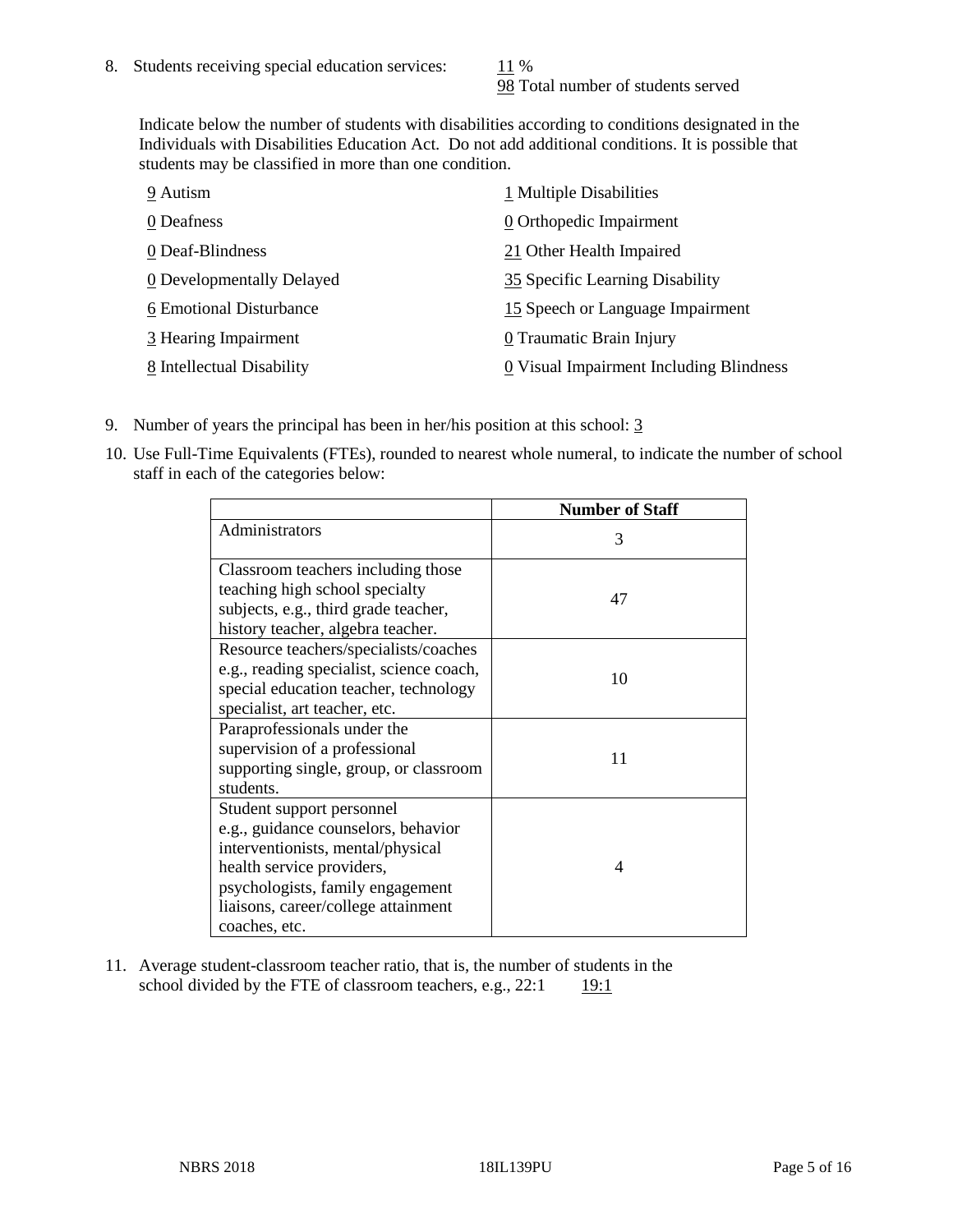12. Show daily student attendance rates. Only high schools need to supply yearly graduation rates.

| <b>Required Information</b> | 2016-2017 | $2015 - 2016$ | 2014-2015 | 2013-2014 | 2012-2013 |
|-----------------------------|-----------|---------------|-----------|-----------|-----------|
| Daily student attendance    | 96%       | 96%           | 96%       | 96%       | 96%       |
| High school graduation rate | 0%        | 0%            | 0%        | 9%        | 0%        |

#### 13. **For high schools only, that is, schools ending in grade 12 or higher.**

Show percentages to indicate the post-secondary status of students who graduated in Spring 2017.

| <b>Post-Secondary Status</b>                  |              |
|-----------------------------------------------|--------------|
| Graduating class size                         |              |
| Enrolled in a 4-year college or university    | 0%           |
| Enrolled in a community college               | 0%           |
| Enrolled in career/technical training program | 0%           |
| Found employment                              | 0%           |
| Joined the military or other public service   | 0%           |
| Other                                         | $\gamma_{0}$ |

14. Indicate whether your school has previously received a National Blue Ribbon Schools award. Yes X No

If yes, select the year in which your school received the award. 1993

15. In a couple of sentences, provide the school's mission or vision statement.

To prepare all students to be confident, life-long learners and productive citizens by challenging them to reach their fullest potential and by providing a quality educational environment in partnership with family and community.

16. **For public schools only**, if the school is a magnet, charter, or choice school, explain how students are chosen to attend.

Public School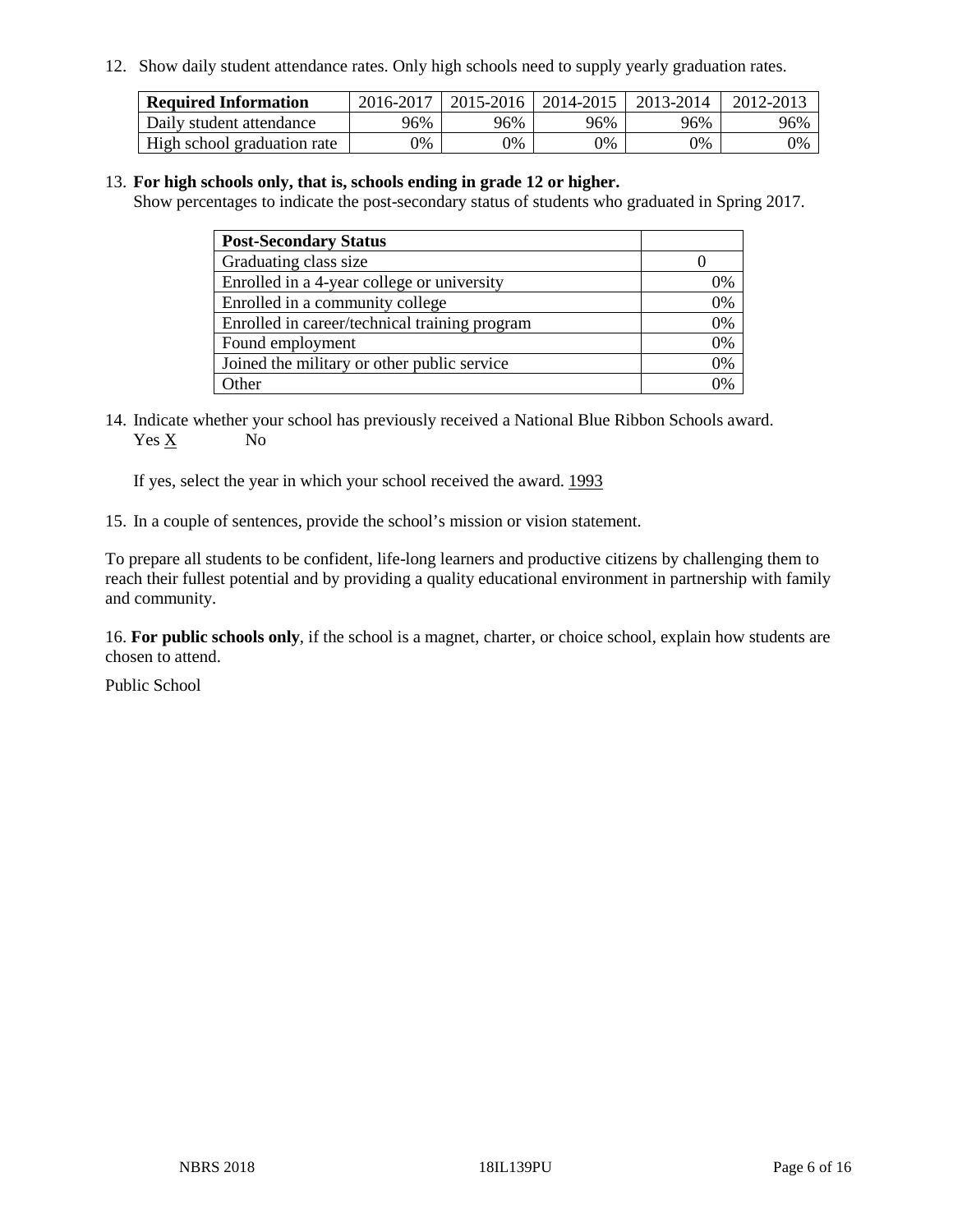# **PART III – SUMMARY**

Hickory Creek Middle School (HCMS) serves a population of 879 students. The majority, 80 percent, being Caucasian, Non-Hispanic and a minority combined population of Hispanic, African American, and Asian creating the other 20 percent of the student body.

The Frankfort area is a developing, upper middle class suburban community located approximately forty miles southwest of the Chicago metropolitan region. HCMS is a wonderful place to foster growth, learn and prepare for the future. Attended by students in grades sixth, seventh, and eighth we welcome, challenge, and accept adversity. Our student attendance rate is over 96 percent with no chronic truancy. The average student mobility rate is approximately two percent.

We offer a full academic and co-curricular program that prides itself on its "Tradition of Excellence." We have been selected as a "Demonstration School" by the Association of Middle Schools and an Illinois Horizon School "School to Watch". This year we earned the Raising Student Achievement Award through the Association for School Superintendents. Stable resources, experienced, highly qualified staff members, high achieving, involved students, supportive parents and comprehensive programs are indicators frequently used to describe our district and great school.

In addition to placing an emphasis on the Common Core State Standards, we are infusing additional skills into our curriculum to prepare students for a future that is ever changing. These skills include but are not limited to critical thinking, communication, collaboration, and creativity for 21st century learning. We will continue to prepare students for their future; a future that will allow our students to succeed in life, citizenship and work. Effective use of instructional technology is encouraged throughout all of our classrooms and Digital Citizenship is embedded into each content area. For example, English Language Arts (ELA) focuses on creator's rights, Social Studies and Science focuses on strategic searching, Advisory focuses on digital life, and Health focuses on cyberbully, scams and schemes. An example of a real-life lesson, our eighth grade students created a hashtag Twitter account to positively document a recent class trip to Washington D.C. We invite the Blue Ribbon review team to visit our Twitter feed, #HCMSinWashDC to experience how our students used social media to demonstrate how this virtual format can be used in an engaging and respectful manner to share their story.

At HCMS, we demonstrate Academic Excellence, Developmental Responsiveness, Social Equity, and Organizational Structures and Processes designed to support a trajectory toward excellence. We are only successful with the continued support from our community, staff, students and parents. Our strategic goals are as follows: Learning Spaces optimize the physical environment to meet the individual needs of all students. Student Outcomes enhance the ways we serve the needs of all students. Professional Development promotes high quality professional development opportunities. Financial Stability maintains financial stability through the development and responsible management of all resources. Community Partnerships serve and engage our community to enhance the academic, social and cultural well-being of all students. As a result of implementation of this 21st Century Continuous Learning Plan, the district is experiencing a positive trajectory of student achievement outcomes as measured by local, state and national assessments in the core academic areas of instruction.

The mission of District 157-C is to prepare all students to be confident, life-long learners and productive citizens by challenging them to reach their fullest potential and by providing a quality educational environment in partnership with family and community. We have been supported by donations from our Family School Partnership in the amount of approximately \$33,700 in the form of family events, school assemblies, curriculum enrichment, parent university, and educator appreciation. The Education Foundation donated approximately \$182,000 in the form of classroom grants to promote creativity and innovation. Our Booster groups raise significant funds to support numerous activities and provide resources to our students that enhance their educational experience. Athletic Boosters gifted \$31,035, Chorus Boosters gifted \$34,603, and Band/Orchestra Boosters gifted \$20,617 for a total of \$301,955 in donations last year alone.

Over the last three years, we have had regional, sectional and state championships in Baseball, Bowling,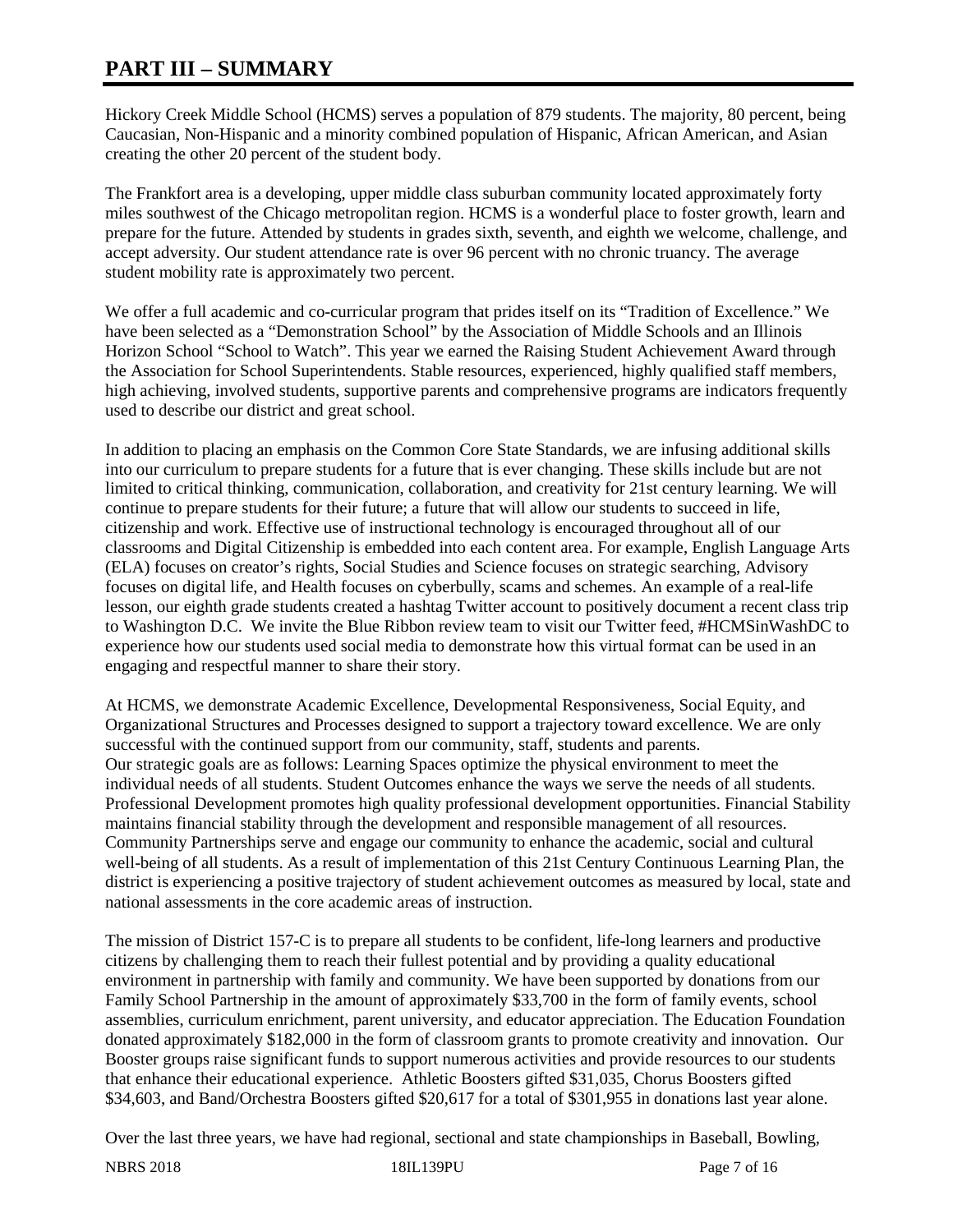Cheerleading, Cross Country, Scholastic Bowl, Softball, Track, Volleyball, and Wrestling. The music department has earned distinguished and top honors for Band, Jazz Band, Orchestra and Chorus events. Individual scholars have been recognized in mathletes competitions as well. HCMS is an amazing place to grow, learn and develop a growth mindset. By empowering our students to embrace a growth mindset, students learn from their setbacks and mistakes. Our staff see value in and serve as role models by supporting our middle school students throughout this pivotal age. Our end-of-the-quarter assemblies recognize all students from academic, social, and athletic accomplishments. Our end-of-the-year celebrations enrich our curriculum and expand the learning experiences for our students. For example, our sixth grade class studies ancient civilizations and architecture. They attend a trip to Chicago to compare and contrast modern day architecture of our great city of that of Mesopotamia while riding a boat along the Chicago River with their friends. In seventh grade our students enjoy a day trip to Springfield. Visiting our state capital connects with the seventh grade constitution unit. This year, for the first year in HCMS history, we flew to Washington D.C. As a culminating trip we entrusted our students to travel with our teachers to explore D.C. The students connected their novel studies and social studies units to the museums and adventures. For example, in seventh grade the students read "Chasing Lincoln's Killer." The background knowledge they studied last year connected to the new information they learned at Ford Theater. In eighth grade, the students read the novel "Knight." When we entered the Holocaust Museum the students were in tears and truly embraced the stories on the walls. The history standards helped them engage in conversation of the Franklin D. Roosevelt, Vietnam, and WWII memorials. Lastly, they were able to have fun and laugh with their classmates while attending a comedy show, sharing hotel rooms, and truly enjoying each other's company. HCMS is a unique learning environment that stretches beyond the Frankfort Community. We challenge our students academically, socially, and morally. We are responsive to the changing student needs and design our curriculum to engage our community members and will continue to grow along with our students.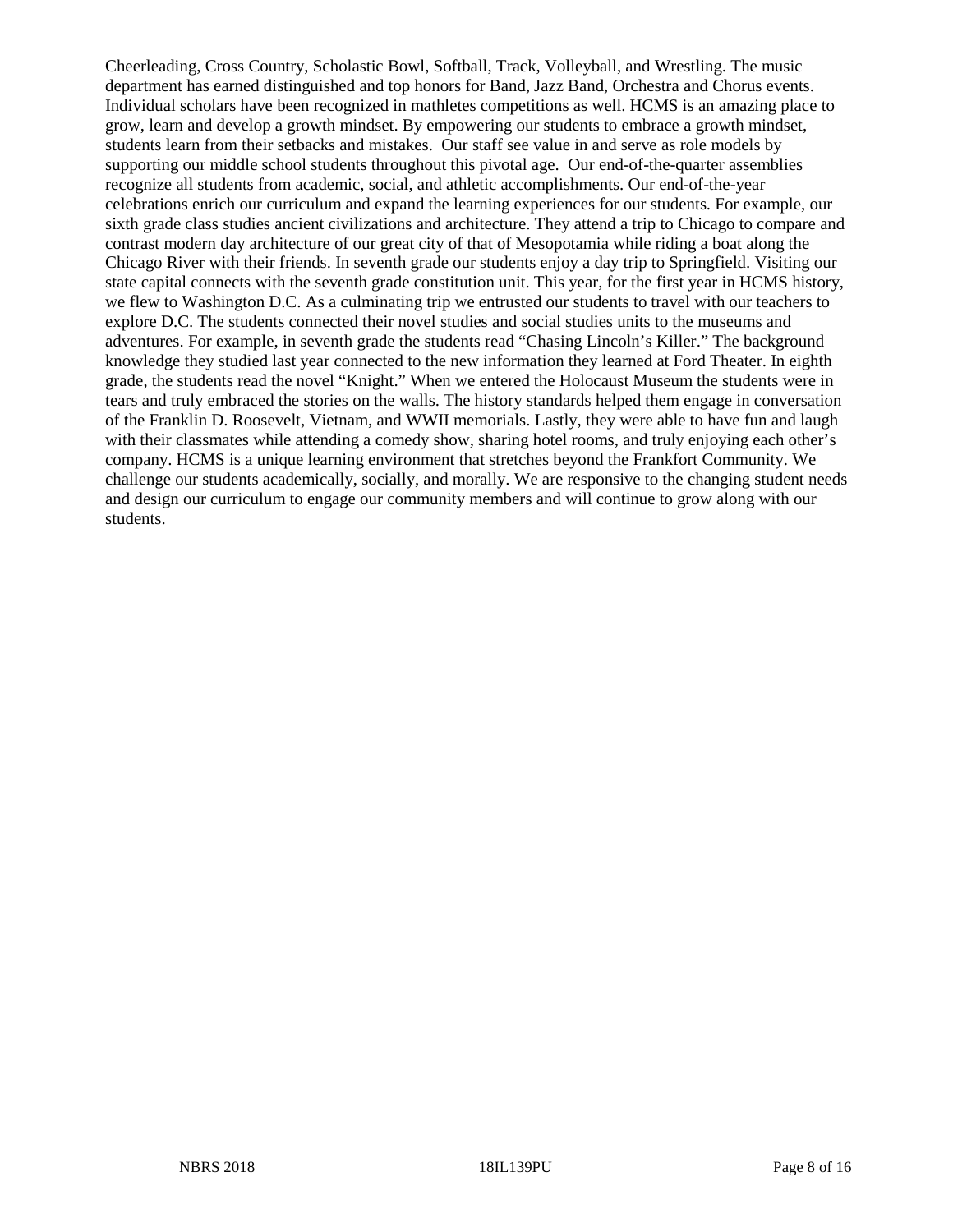# **1. Core Curriculum:**

All students at HCMS receive 84 minutes of ELA, 65 minutes of Mathematics, 42 minutes of Science, 42 minutes of Social Studies (SS), and 19 minutes of daily Advisory. At HCMS there are multiple levels of courses that reach the varied needs of our students. The most restrictive program offered focuses on functional and life skills. Students who are functioning approximately two to three grade levels below their peers can take an ELA and or Mathematics course that focuses on foundational skills and the core of the student's current grade level standards. All four core courses are available in a co-taught structure where there is both a general education teacher and special education teacher instructing the students.

All general education core teachers instruct in one grade level and one content. This allows the teachers to become content experts and attend professional development that is specific to the instructed subject. Students have four different teachers for each of the core subjects. With the change of teachers, there is time for natural movement breaks for the students.

ELA has both regular and honors level courses available to all students at HCMS. In an ELA course, there are leveled novel studies of both fiction and non-fiction texts, that are based on a theme that engages our Frankfort students and changes at least every other year, Speaking and Listening projects, analysis of varied styles of text, with an emphasis on the process of writing and revising, all of which reinforce the Common Core State Standards. The scope and sequence of ELA classes allow the teachers to differentiate content and tailor instruction to meet individual needs and interests of the students. Teachers focus on one to two standards per day which allows for a deeper understanding of the content in the 84 minutes of class. Honors ELA courses generally has greater text complexity and occasionally more mature or complex themes than the core extended text.

Mathematics also is available in both regular and honors level courses. In a Mathematics class, the course is based off of the Common Core State Standards. While HCMS uses the Carnegie resource as its mathematics textbook, teachers supplement the curriculum by using Partnership for Assessment and Readiness of College and Careers (PARCC) released items to create engaging activities that challenge students to show their work and justify their reasoning. In an Honors Mathematics course, it is expected that students are working at an 'Exceeds' level on all classroom, district, and state assessments and assignments. Honors level courses complete the regular curriculum in three quarters and during the fourth quarter, the students learn the standards from the next grade level.

At HCMS, the Science courses challenge students to make predictions, inquire further on presented information, and conduct experiments based on their inquiries. The science courses are modeled using Next Generation Science Standards and push students to use the mathematics, writing and reading skills on a daily basis. Science teachers design a scope and sequence that builds on all scientific principles including Chemistry, Environmental, Physical, and Biological sciences.

Social Studies (SS) offers students the opportunity to learn about world and United States history in both a chronological and thematic scope and sequence. Integrated into the curriculum is the study of cultures that differ from our student population, geography, civics, and economics. At HCMS, teachers use the College, Career, and Civic Life (C3) Framework to drive the creation of this unique grade level curriculum. No content is repeated among the three years. SS teachers and ELA teachers work together to integrate skills into the daily lessons. An emphasis on writing with Document Based Questions (DBQ) is an interdisciplinary method to support the speaking, listening and writing standards for ELA.

HCMS recognizes the importance of preparing students for pursuing a career or attending college after high school. In order to best prepare our students, HCMS offers the following: free PSAT prep courses, a College and Career Day which includes colleges and local businesses, presentations from the local high school about course options, College Financial Planning seminars, education on leaving a positive digital footprint for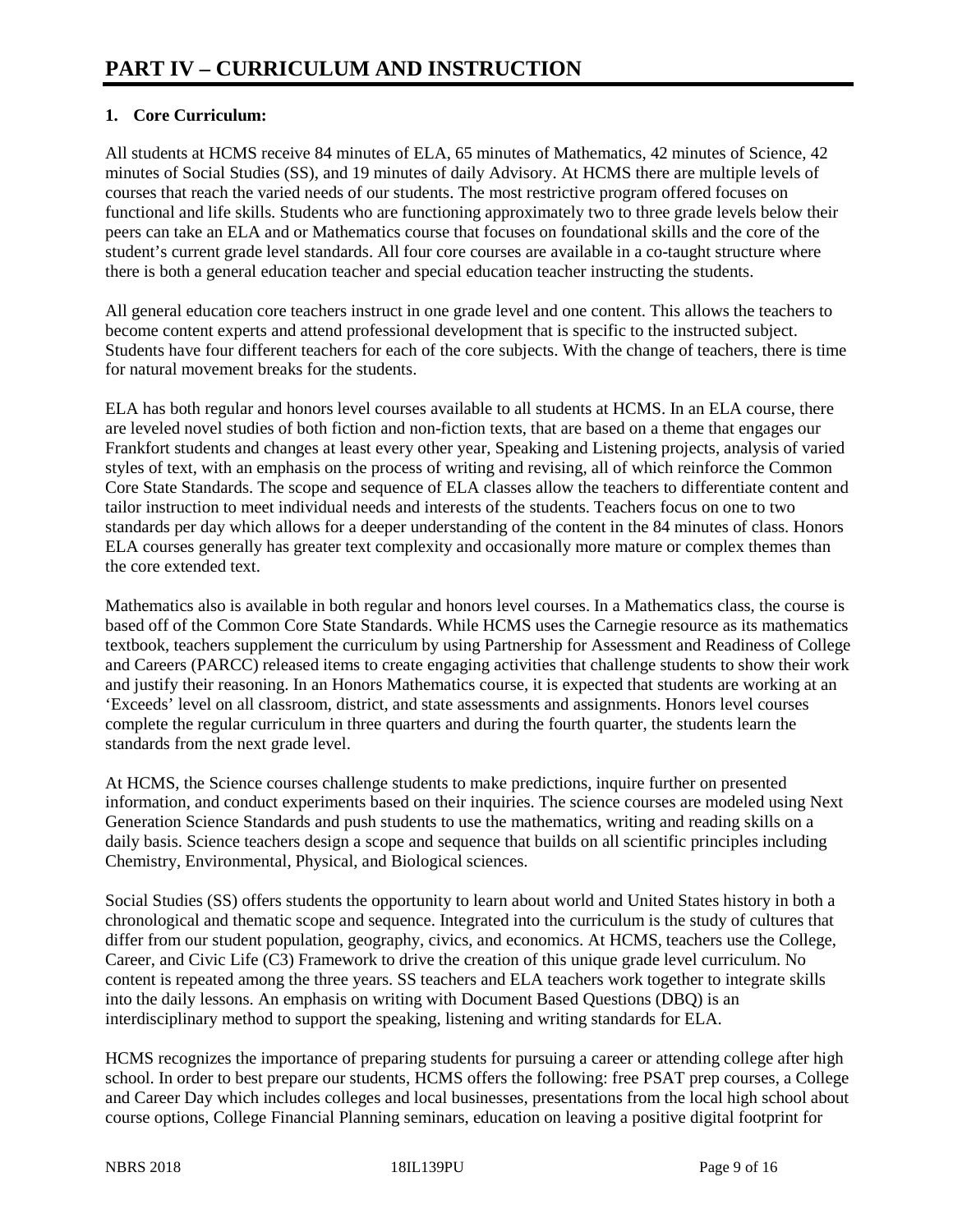college applications, and a 'famous' HCMS alumni board which highlights students who are currently in college or in the work force and advice for current students.

# **2. Other Curriculum Areas:**

In addition to the four core subjects, all students take a 42 minute Encore class and a 42 minute Physical Education (PE) class daily. All classes are developed to connect 21st century problem solving and collaboration skills with the core. Interdisciplinary planning and vertical articulation is embedded into our professional learning model to support this approach.

All sixth grade students take one quarter of Spanish, Science Technology Engineering and Math (STEM) course that uses Illinois Math and Science Academy (IMSA) curriculum, music, and Art. After taking all of these classes in sixth grade, in seventh and eighth grade, students can select which subjects they wish to study further.

PE classes are structured in a manner that exposes each student to a variety of team, partner, and individual sports while focusing on improving each student's fitness level. While the mainstream sports are taught every year (basketball, flag football, soccer, and volleyball) other less common sports are on a three year rotation. For example, students will only have the ping-pong unit once in their career at HCMS. All PE courses utilize heart-rate monitors to help students create and track their individual fitness goals. Regardless of the PE course, all students participate in Fitness Fridays. This is an intensive, individualized class where students create personal goals and track their progress from week to week. Recently, the Illinois State Board of Education lowered the PE requirement from five days to three days per week. The Frankfort 157-C Board of Education values their mission of developing the whole child and therefore will continue to support PE for all students every day of the week.

One quarter per year, all students will take a Health course taught by their PE Teacher. During this quarter, students will have Health four days a week. On Fridays, students will participate in Fitness Fridays. The Health courses are designed to meet the maturation levels of the students. The scope and sequence of Health is different for all three grade levels. Each PE teacher instructs all three grade levels. This format allows the teachers to create a curriculum that flows smoothly from one year to the next and connects trends in the community to Health topics.

Seventh graders can select which PE course they would like to be enrolled in during eighth grade. Students have the option to enroll in Fit for Life, Competitive PE (which has pre-requisites), or Traditional PE. Fit for Life is a fitness based course that provides students with knowledge and activities they can take and apply in their everyday lives outside of the school setting. Activities include Pilates, yoga, kickboxing, step aerobics, interval training, circuit training, weight training, CrossFit, and a variety of resistance training. Competitive PE requires a recommendation from a PE staff member, high PE grade point average, and meeting all requirements for Fitness Gram Fitness Assessments. Finally, Traditional PE is a course that is a mix of everything and a mirror of the "traditional" sixth and seventh grade physical education curriculum. Students will take part in a variety of sports, activities, and fitness based units.

In an effort to prepare our students for the demands of the 21st century workplace, HCMS replaced the basic technology courses with STEM courses. Seventh and eighth graders have the choice of STEM Secret Communications: Sharing Concealed Messages. Ciphers, codes and modes of delivery come together in this unit to foster inquiry into the subject of cryptology. Students act as researchers and investigators to explore a variety of ciphers, codes and methods for making sense of encrypted messages. Students can also take STEM Take Flight which investigates the Aviation Industry, as the major unit of study. Students are immersed in the various facets of the aviation industry ranging from aircraft design and assembly, airport structure and runway design, navigation, air traffic control, and airline efficiencies to the economic and environmental impact aviation has on their lives. About a quarter of seventh and eighth graders chose this option.

Art options include Drawing and Painting and Design and Sculpture. Drawing and painting explores 2 dimensional space through a variety of art media and topics. The focus is on creating realistic, three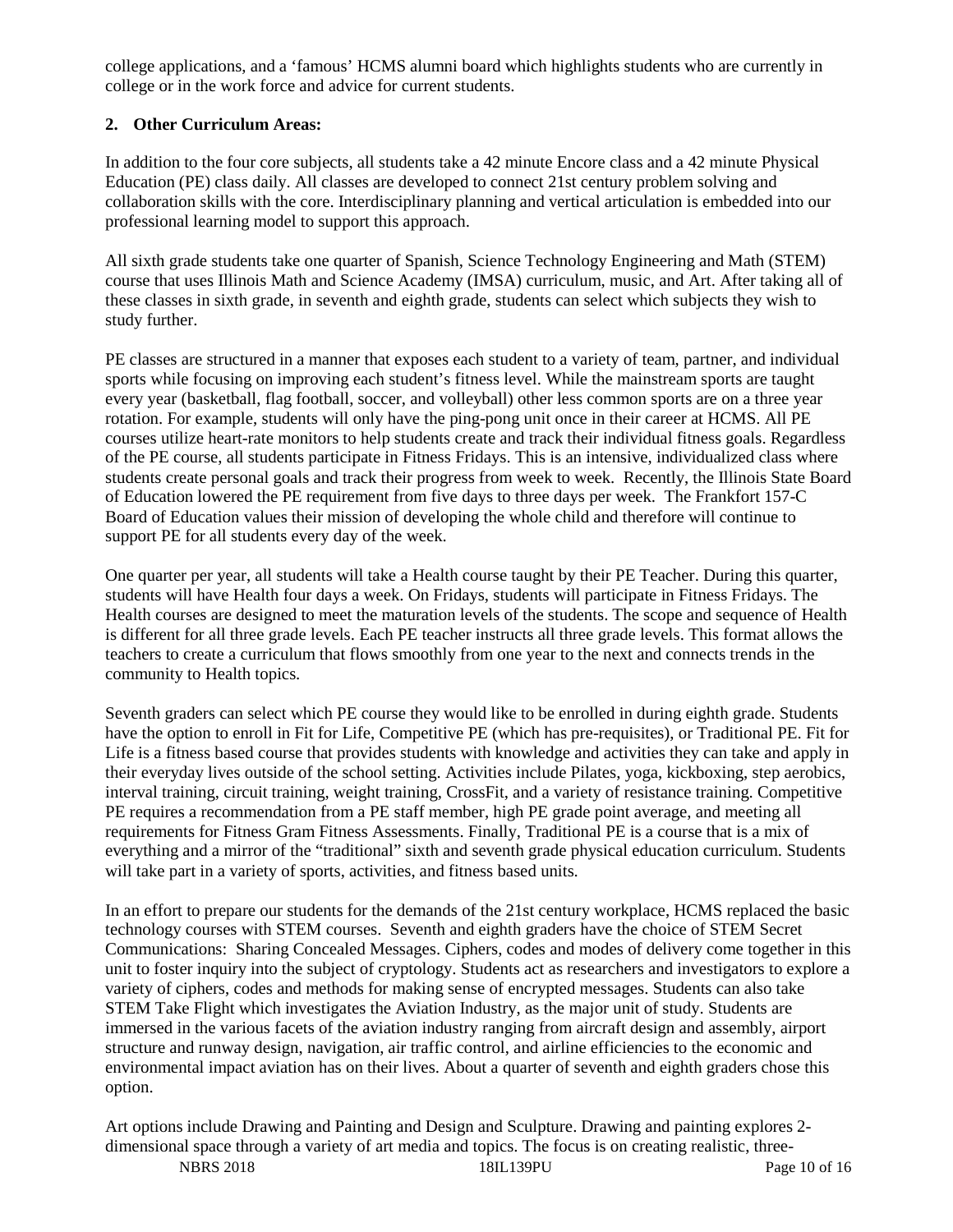dimensional illusions on paper or canvas. Various artists and time periods will be discussed and used as inspiration for the projects created in this class. Design and Sculpture explores three-dimensional space through a variety of sculpture media. Sculpture media will include: clay, paper machè, wire, foam board, paint and paper. Computer generated design will be incorporated into planning some projects. Approximately a quarter of our eighth graders chose these options.

Music options are Music Production and Instrumental Music. During Music Production, students go beyond general music education further exploring current areas of music technology and production. Students will use music software to create a variety of hands-on, creative projects focusing on music usage in today's world. Projects include arranging loop-based music in Mixcraft, creating short movie soundtracks, and composing music using various digital formats. Instrumental Music uses guitars, ukuleles, drums and wide assortment of cultural instruments. Instrumental Music begins with a nine-week guitar unit that builds a musical foundation focusing on melodies, chord structure, and theory by using a variety of songs in many different genres. Students then spend the second half of the class using classroom instruments including the ukulele, world drums, mallets, electric guitar, bass guitar, and drum set to perform various musical ensembles. About a quarter of the students choose these options.

After sixth grade, Spanish is offered as a Spanish Extension semester long course as well as a quarter long course. Spanish Extension integrates the current seventh grade quarterly curriculum with Spanish culture, geography, and vocabulary and grammar concepts from the eighth grade curriculum. Approximately three quarters of our students take Spanish Extension. This course offers a balance between language development and cultural aspects such as countries, foods, families, and traditions. For eighth grade students, Spanish I class follows a two semester Spanish curriculum that is taught at the local high school. This course begins the process of developing Spanish language and strong communication skills. The skills and concepts learned in the course may be valuable for travel and employment opportunities. On a daily basis, students will be required to do homework, memorize new vocabulary, orally participate in speaking of the Spanish language, and be actively engaged in the written units. Nearly one half of eighth graders take Spanish 1 as a full year option.

In addition, to the four Encore classes offered, HCMS Band is offered to all sixth, seventh, and eighth graders. This program includes experience with Jazz Band, Marching Band, sectionals, and various Solo and Ensemble performances. All full Band rehearsals are held before school to eliminate conflicts with other events. Orchestra is also offered from 6:45 a.m. to 7:40 a.m. to all sixth, seventh, and eighth graders. Orchestra also has full rehearsals before school on the same days as Jazz Band. All Band and Orchestra sectionals, which provide small group intensive instruction, are held during Encore or Physical Education classes. Sectionals meet on a twice-a-month rotation. The sectional schedule is very creative and the directors work hard to allow the students enough time to practice during the school day while ensuring the students do not get behind in their other studies.

#### **3. Instructional Methods, Interventions, and Assessments:**

Using student longitudinal and triangular data from district common assessments, the PARCC and Fastbridge Assessments, we schedule heterogeneous mixed classes. Our curriculum scope and sequence was designed using the state model curriculum or Live Binders. Our teacher's professional learning communities are structured to support student learning standards. The special education teachers and interventionists are tasked with working with our students performing in the needs improvement category or the PARCC 1s and 2s. Our general education teachers work with the PARCC 3 students who are within 10- 15 scale score points of meeting on the state assessment. Our honors teachers work closely with our students scoring the closest to a distinguished or PARCC 5 level. All teachers chose "target students" to focus on along with challenging the rest of the students in each of their classes. HCMS has two interventionist teachers who support student learning. One mathematics and one reading specialist works with students by pushing into and pulling out of classrooms to reteach foundational skills. These Multi-Tiered Systems of Supports (MTSS) are also scheduled before and after school, during lunch, and in a small group or one-toone setting to truly meet each students' needs. The MTSS structure has been modified to keep students in class as much as possible and provide supplemental supports to their learning needs. The interventionists along with all the teachers in the building take time to truly understand the standards we are teaching and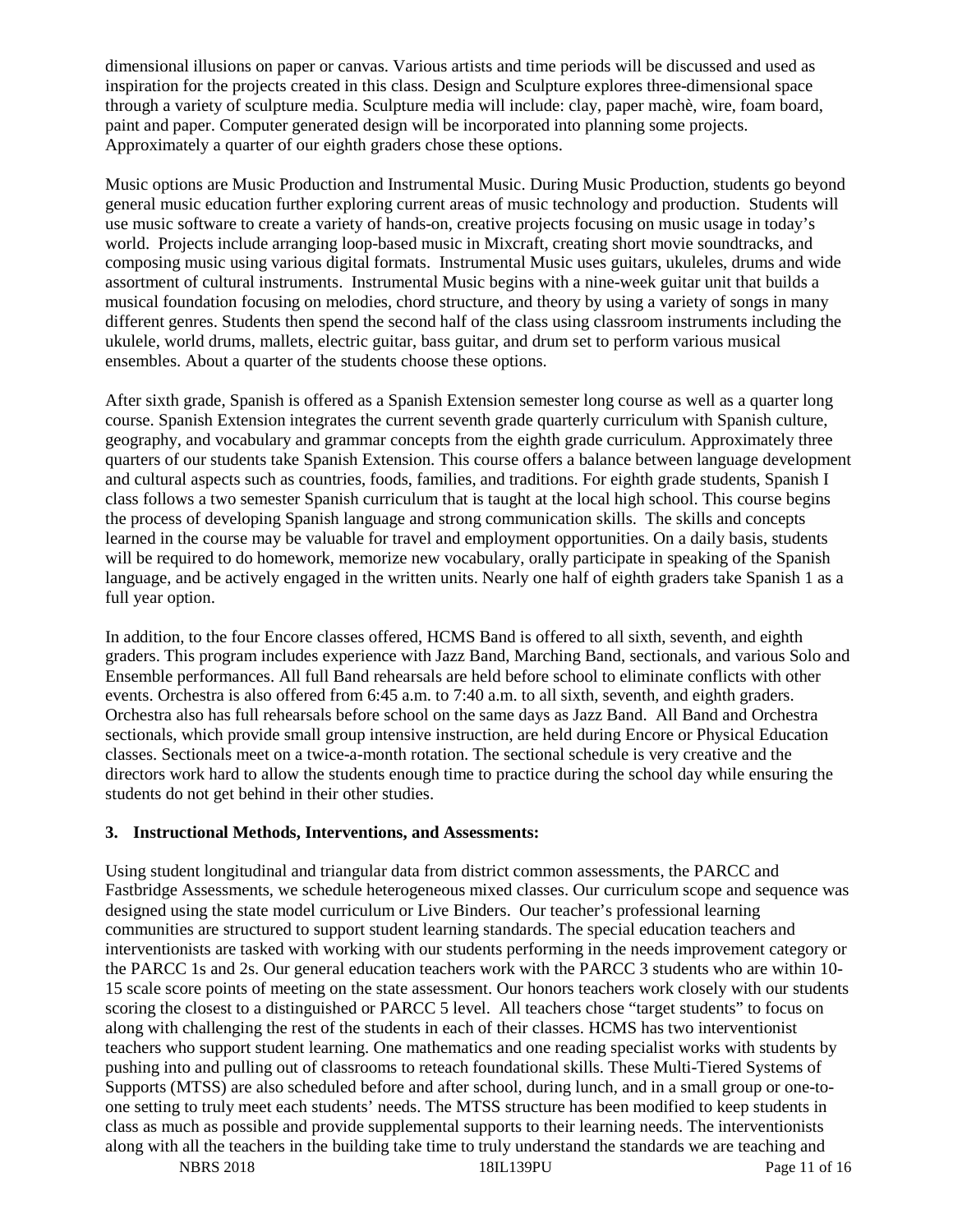how to scaffold the standards to explicitly teach within a mini lesson and allow time for inquiry.

Our Case Managers are assigned to ten to twelve students with special needs. These students have been identified as having either a speech or language, reading, mathematics or writing deficit. The case managers work closely with the core teachers, modify instruction, make accommodations to district assessments, and create a partnership with the parents and the students' IEP teams. These special educators work tirelessly to collect data, advocate for their students and model expected behaviors.

Social Workers in the building implement our social emotional curriculum within the advisory classroom. They have small group counseling sessions, one on one sessions, and also teach some of the health standards. The two social workers and psychologist ensure that our students learn coping strategies to use in social, academic and real world environments. All students are assigned by alphabet to a social worker. The social worker's presence in the building allows students to feel comfortable to ask for help or be more easily identified as needing more assistance through team meetings.

All of our teachers plan rigorous daily instruction. In order to reinforce modeling and reasoning standards we have Number Talk Tuesdays, Throwback Thursdays that help with spiraling the curriculum, and "writing in the air" assists with our speaking and listening standards. Additionally, focusing on the depth of standards instead of the breath helps sustain our growth that was achieved during the prior year. Then we set our goal. Our goal is created by calculating the number of students who earned a scaled score on PARCC of 740-749. We then add the total number of students within this range and divide by the number of students in that specific grade level per subject area. This number sets the percentage of growth we would like to see within that given year, grade level and content.

Once the goal is shared with all teachers in the building we follow the following practice: In August and September the teachers are asked to get to know their students and have a data free month. They are tasked to build connections, find students' interests and what intrinsically motivates them. All the warmups/hooks within each lesson are prior grade level standards that should fall in the securely held knowledge category. All activities are planned to support the one or two standards the students will practice in each lesson. In October, the teachers are given their data and work with students who just barely met on PARCC. These would be the students who scored a 750-755. Each teacher selects three students per class period to work with more frequently, check in on them more often, call on them and build their confidence and self-esteem. Warmups for each lesson are developed using prior grade level standards. Direct instruction and mini lessons are always at grade level standards. November the focus is on students scoring within the 745-749 range. Similar strategies as previously stated but all activities are differentiated and include extension activities. December the range is 740-744 and warmups now include only grade level standards and include assessment questions that the students have shown mastery or evidence of learning. January the range is 735-739 with the same strategies of the previous month. February the teachers cycle back to the students they started the year working with more closely. March has a range of students from 745-749. April is the month the state assessment is given and throughout this month review activities of the major content standards are conducted.

Although our ELA and Mathematics classrooms are the two most assessed subjects, this methodology is an "all in approach." Science and social studies focus on information text with claim, evidence and reasoning. The Encore and Physical Education teachers support our core teachers and students by providing movement breaks. Our classrooms all have flexible seating, and we incorporate positive incentives and building selfconfidence throughout the school day. All of our grade level teams have developed common assessments that are used to have professional dialogue on the success of standard implementation, inter-rater reliability, and provide opportunities to extend and challenge the students.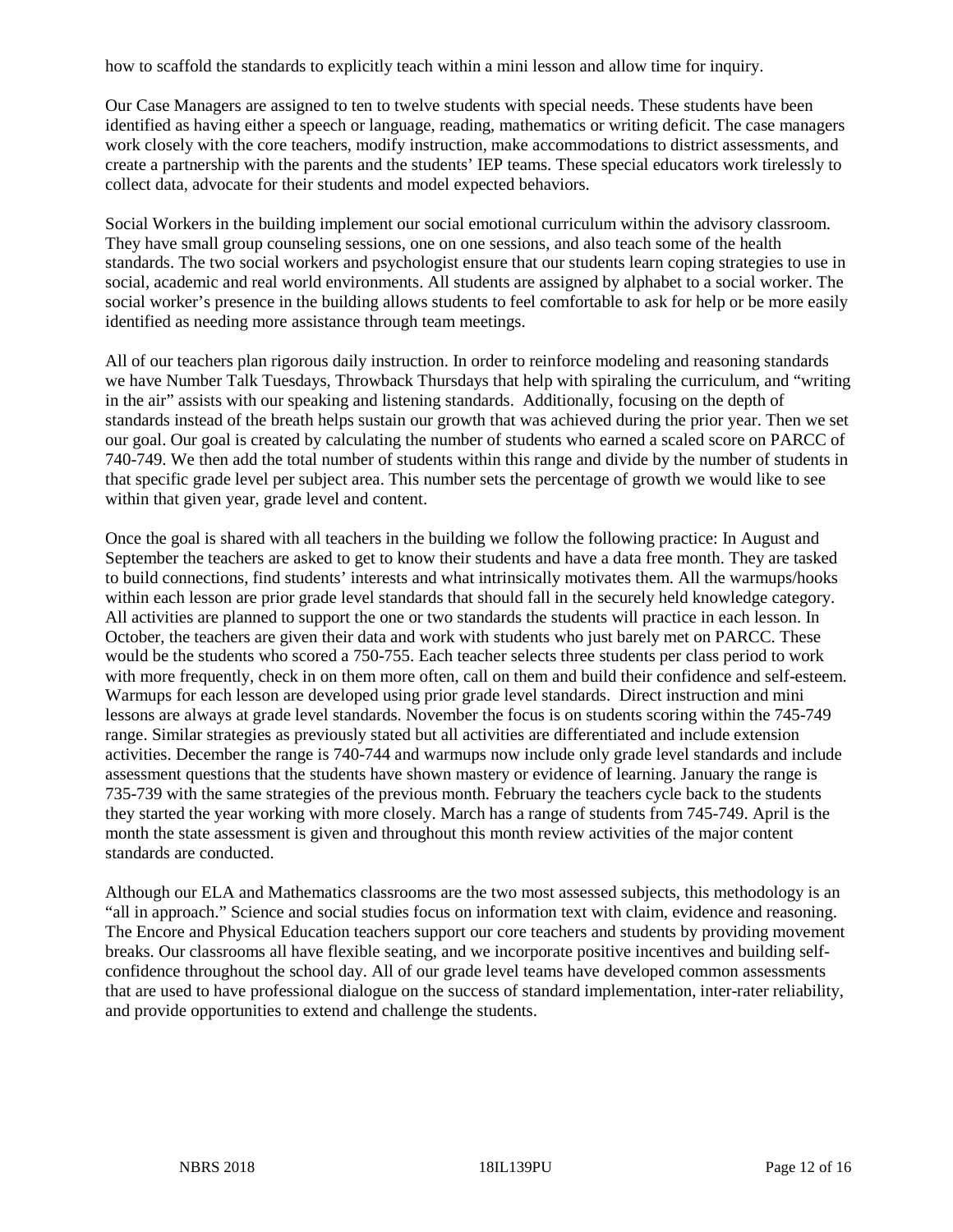# **1. School Climate/Culture:**

HCMS schedules a mandatory advisory program for every student to attend each day. This program, now attached to the mathematics block, allows our students access to the media center, a social emotional curriculum, necessary interventionists, related service providers, and special education case managers. One significant change in the last three years was made to our advisory period. Advisory was shortened by fourteen minutes to twenty-one minutes per day. This change increased instructional time for the mathematics curriculum while still allowing a daily advisory period to transpire. Lowering the advisory minutes was a component to increase our mathematics scores. It was important to recognize our responsiveness to our students and community's social emotional needs while maintaining the academic rigor across subject areas. The community expressed a need for growth beyond academics. Mawi Leadership was adopted, integrated in the advisory time, with no loss of core instruction. This change also allowed teachers to focus on teaching one content instead of two to three. The climate and culture was greatly impacted with this positive change to the schedule and allowed the teachers to be experts instead of spreading them too thin across multiple content areas.

HCMS is piloting the Mawi Leadership course and collecting data for other schools to learn from us. All students are enrolled in this course. "Turbo Leader" gives our students and staff skills to succeed in middle school and in the real world. Turbo Leader helps students and staff manage time, set goals, get organized, and learn how to make peer pressure work for instead of against them. By the end of the program, students will have higher confidence, new skills for success, and dozens of research based strategies to unlock their potential and measure success.

At HCMS, we strive to provide individualized educational experiences that maximize the strengths and potential of each student. All students have the opportunity to receive additional, free tutoring, from the students inducted into National Junior Honors Society. This opportunity takes place every Tuesday, Wednesday and Thursday in the Media Center. Teachers are also available before and after school for those students who require additional assistance.

An extensive array of extracurricular opportunities is available to all HCMS students. We have activities ranging from Mathletes and Scholastic Bowl to National Junior Honor Society and Student Council. We also offer nearly every mainstream sport. While some athletic activities are tryout based programs, HCMS also provides ample opportunities for students to participate in intramurals which are non-tryout activities. Intramurals are a direct reflection of student interests.

HCMS also has orchestra, tiger band, jazz band and chorus which has over one half of the student population as active members. While being a member of a band or orchestra can be financially burdensome, the school board offers families in need the opportunity to still participate in the activity with financial assistance. This is just one example of where the Frankfort 157-C Board of Education has demonstrated the value of social equity by making all extra-curriculars accessible to families in need. The equity and unique opportunities provided at HCMS allow our students exposure to many fun, engaging and enriching social and academic opportunities.

We pride ourselves in providing these possibilities for our students and staff. The climate and culture is extremely positive when creating an educational setting that is designed to address the needs of a whole child. Having extensive opportunities for students to be involved allows all students a chance to be successful.

## **2. Engaging Families and Community:**

HCMS chooses to teach our students the value of civic responsibility. We do this through various service projects throughout the year. Our students participate in projects to serve the needs of other communities, by giving of their time and service. Through these projects our students experience the value and impact of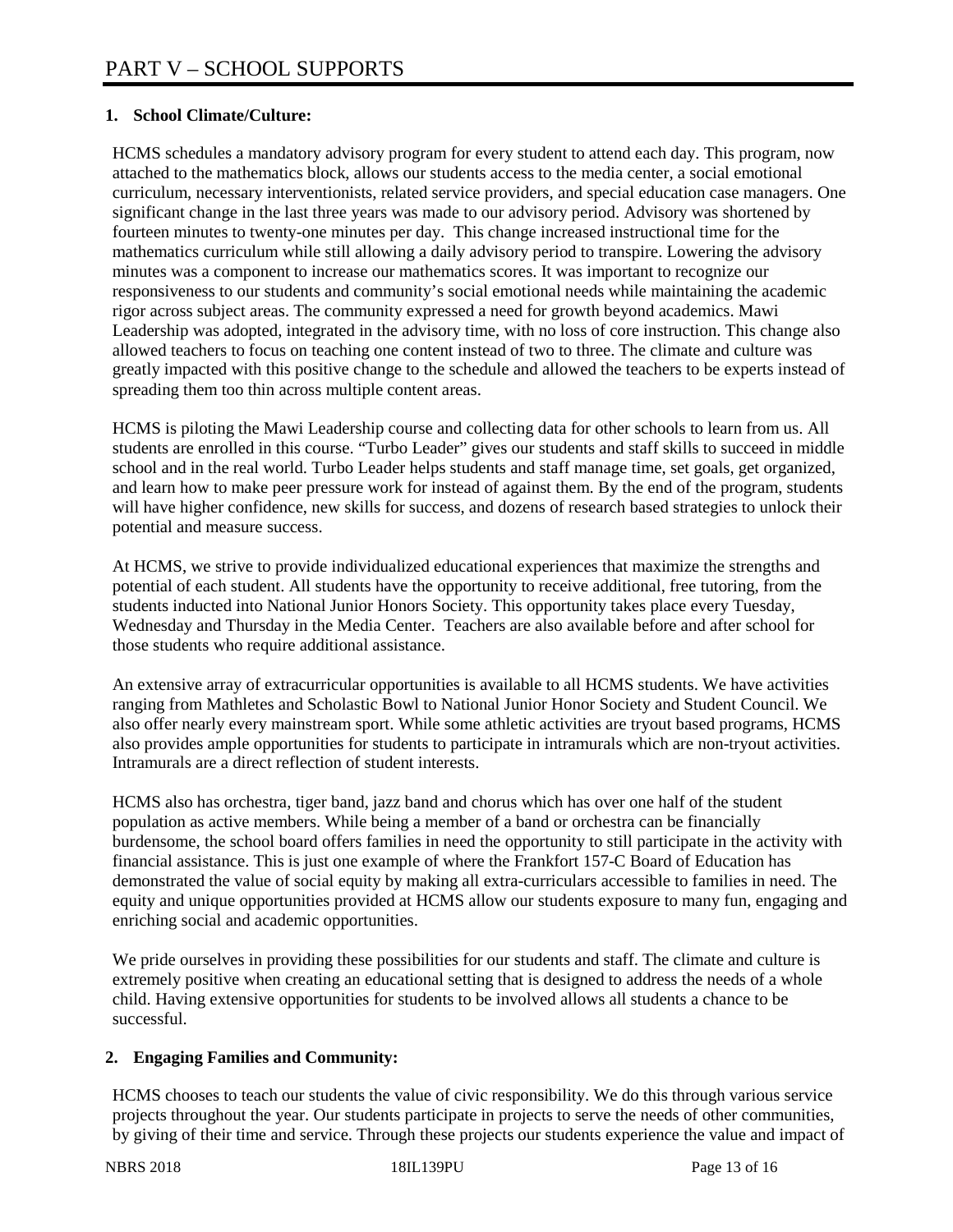giving to those in need and learn to be productive members of society. Supporting an inner city school of need, our active and veteran service people, the Frankfort Food Pantry, the Lincoln-Way Special Recreation Association, the Cystic Fibrosis and Rare Disease cures are just some of the many events our school puts on each year. In addition to these district-wide efforts, we actively engage our students in learning about diverse students, charities, and empathy.

The District's Charitable Giving Committee meets annually with parents, teachers, administrators, and students to reflect on the prior year and plan next year's events. Our district is also grateful to have such an invested parent teacher association. In Frankfort this group is referred to as FSP or Family School Partnership. Their mission is to strengthen the partnership between home and school through parent volunteer opportunities, student enrichment activities and fun family events. The FSP works hard to raise money to provide events for the students, families, and staff in our school district. The families and district staff work as a partnership to connect with the students in school and beyond the school day. This year's events have included Book Fair Nights, Exploration Night, nights out at minor league baseball and hockey games, and our most proud event called "Around the World." Around the World is a night where families within the district and community come and share their culture, traditions, religions, and foods. Students from all three district buildings join in to learn about their friend's heritage and have a great time connecting with diverse peoples.

The Education Foundation was formed to enrich the education of 157-C children by supplementing resources currently available to the district. The Foundation is another parent partnership. The Foundation raises funds to support teacher-written grants for projects and materials that directly benefit our children in the areas of art, literacy, technology, mathematics, physical education, science, social studies, and character-building programs. To date, The Education Foundation has contributed over \$1,800,000 to our schools! Together with the District and the community, the Foundation continues to raise funds through annual events.

Both of these organizations provide resources beyond what the district is able to afford. They also provide support in manpower by having volunteers in the building nearly every day of the school year. Bringing our families together enriches the student's school experience and working in collaboration with the staff is something unique to Frankfort. Our parents have a large and powerful impact on our young students. There is a true connection between home and school in Frankfort.

## **3. Professional Development:**

In the forefront of every decision made at HCMS, is student academic achievement and social emotional wellbeing. The district has a five year strategic plan. One of the main goals within this plan is to focus on professional learning to improve instructional strategies. We expanded the Instructional Coach model to support ELA, Mathematics and Technology Integration. We Implemented a Professional Development (PD) schedule to maximize instructional time and reduce teacher time out of the classroom. We have trained teachers on Office 365 to create a virtual learning environment, offer in-district credit courses to support the goals of the district's Continuous Learning Plan, and allow teachers to be a part of the planning committee on what to focus on within these PD days.

As a school, the daily schedule was restructured to allow teachers to become content specialists. Two years ago teachers were instructing in multiple content areas, as well as multiple grade levels. Now, teachers instruct one content area, with all core teachers instructing in the same grade level the entire day. Available to the teachers are instructional coaches. These coaches assist teachers in best practices while providing feedback in a non-evaluative manner. With the changes in the structure of the schedule at HCMS, the opportunity for consistent Professional Learning Communities (PLC) was built into a teacher's day. On average, there are approximately four to five structured PLCs per week. This gives teachers the opportunity to have access to their team, administrators, social workers and content peers. However, no teacher loses personal plan time because of these meetings. Also during this PLC time, the team can meet with students and parents.

NBRS 2018 18IL139PU Page 14 of 16 We have seen tremendous improvement in teacher delivery and instruction through the use of instructional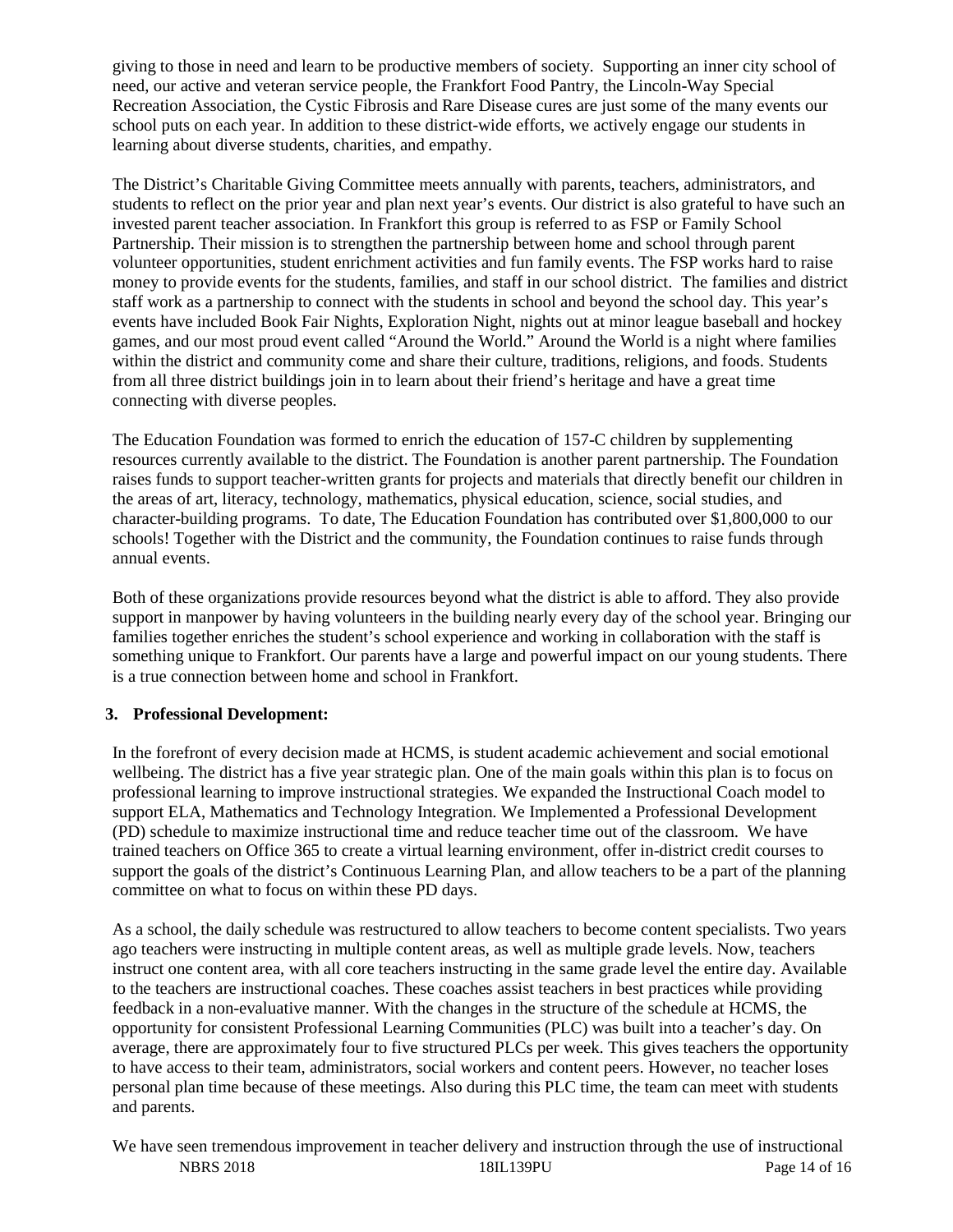coaching by way of professional learning communities. Continuous classroom observations have made for a more fluid continuum of services, and working closely with outside consultants to continue the professional development throughout the academic year has provided our teachers with experts outside of the building. We continue to plan all professional development opportunities with the staff and consultants in conjunction with the District Directors for Instruction and Special Student Services. We use our growth on PARCC each year as a guide for what subjects to plan for and when to implement these changes. Our students are showing tremendous growth because our teachers have time to grow, learn, and reflect. Teachers and administrators enjoy their jobs and have time to improve their craft.

#### **4. School Leadership:**

Along with our positive PARCC assessment results, we improved in nearly all of our 5 Essential Survey categories. With the increase of accountability on student achievement, restructuring much of the school day, and moving staff around throughout the building to meet the needs of the new master schedule we were able to still see a less stressed staff and a positive moral with our staff and student body. Most often staff members feel more stress and feel a sense of discomfort with any level of change. However, with all of the changes made over the last three years we still scored in the "Most Implementation" in all areas of the 5 Essential Survey. These areas include Effective Leaders, Collaborative Teachers, Supportive Environment, Involved Families and Ambitious Instruction. 100 percent of our staff completed the survey. As administrators, we pride ourselves on the continued focus of a positive building climate and culture, developing a staff of learners, and continue to hold ourselves responsible for the success of both staff and students. Before any decision that is made we ask ourselves how the students and staff will be positively impacted by their decisions and what is our strategic plan to articulate a plan that is practical and efficient. The last question we ask ourselves is how we can support our teachers and students throughout this process.

The school leadership team at HCMS consists of three administrators, one principal and two assistant principals, an athletic director, and representatives from each team, a representative from special education, our school psychologist and a social worker. The three administrators have access to each team at least once a week and meet with the leadership team every other week after school. The philosophy of all the leaders in the building is a team approach and to never forget what it was like to be in the classroom working with students. We try to be visible to the students, staff, and parents as much as possible and even have students stay after school for tutoring with an administrator. Anytime a team has a problem we ask that they also bring their ideas for a solution. This team approach has not only worked well with our teams but also has created a dynamite relationship with the union leaders in the building and in the district. Furthermore, we have heard from many of our teachers, their spouses, and community members that HCMS is a fantastic place to educate our young adults and grow with them as professionals. We pride ourselves on the continuous improvement plan that incorporates all constituents and a practical approach that makes sense to our community. We have focused on improving communication with all stakeholders to effectively articulate the plans and goals of Hickory Creek Middle School. We try to never remain stagnant and know that like our students there is always room to grow and learn.